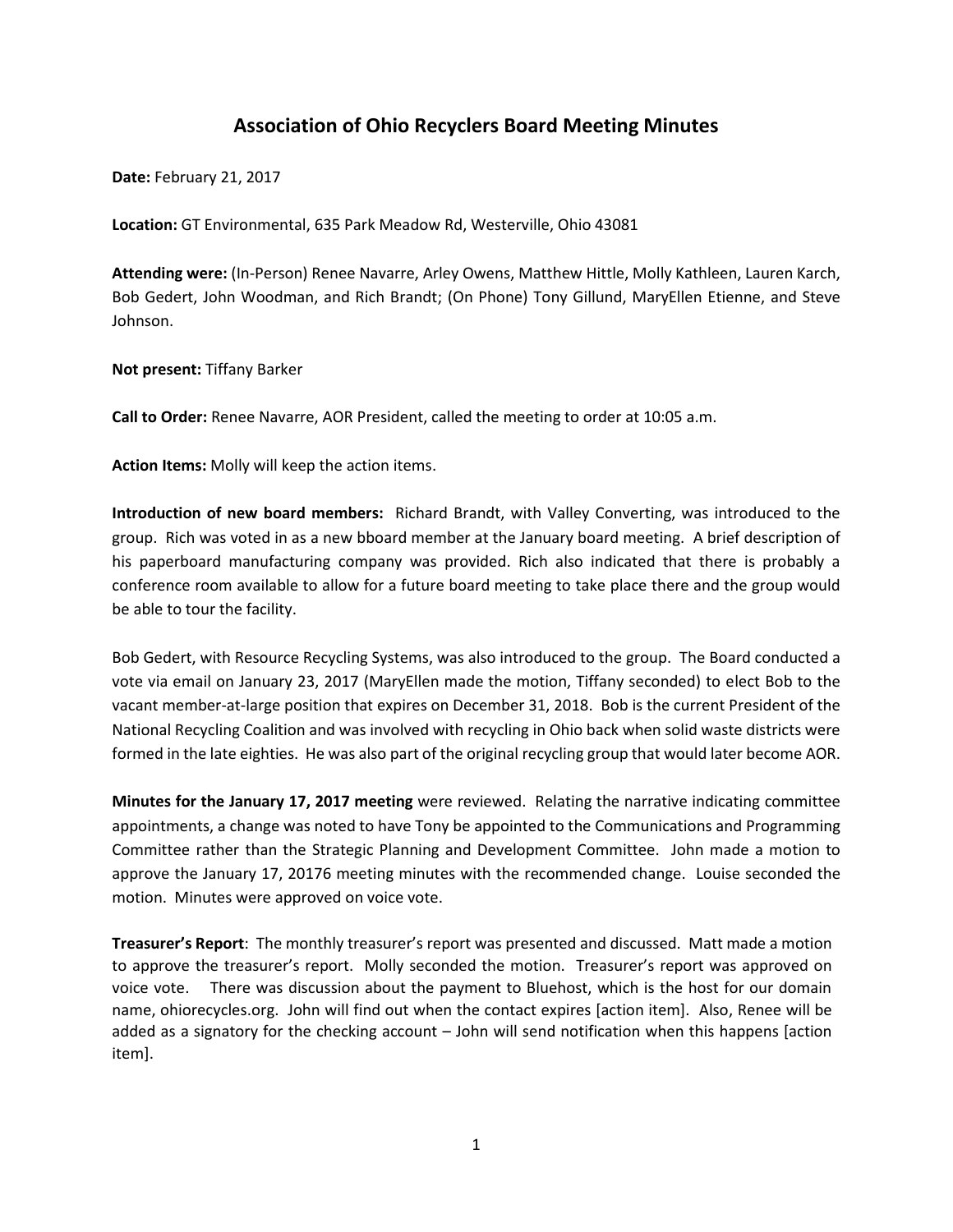### **Partners Conference Update**

MaryEllen indicated that the MOU between the four partners has been finalized. Also, the Hyatt has emerged as the final choice for the venue for the conference to be held June 4-6, 2017. The details of the contract with the hotel are still being worked out. After the contract is finalized, the save-the-date notification will be developed. It was noted that whoever develops this should reach out to Molly.

## **Strategic Planning and Development Committee Update**

Grants and fundraising opportunities were discussed. The deadlines for both the Recycling and Litter Prevention grants and the OEEF grants have passed, so there are none to apply for right now. Arley referenced that there are over 15 Fortune 500 companies in Ohio so there are other potential grant monies out there. A fundraising brochure needs to be developed. Arley will develop a draft version of this brochure before the next meeting [action item]. Also to be developed is the brochure for new or potential members [action item].

Renee indicated that a call was held with Bob, Paul Braasch, Steve Porter, and Andy Willig to discuss options for getting key lawmakers to visit the facility. Invitees would include regional state representatives, the mayors of Galion and Mansfield as well as Governor Kasich. April  $6<sup>th</sup>$  is the tentative date for the tour. There is potential to do the tour in the afternoon so a social event could be held somewhere nearby afterwards.

Some of the board voiced concerns about providing written support to lawmakers for a particular company. It was recommended that any language in letters to lawmakers, that is to be sent on behalf of AOR, should use language that is encompassing of an industry, rather than a particular business. It was also recommended that any correspondence of this nature should be sent to the board for review prior to being mailed.

The potential for ethical violations if board members had business ties to the company in question was brought up as well. The Ohio Ethics Commission was referenced as a resource. They are available to review issues like this, and they are generally quick to respond.

Bob related his experience working for government entities and non-profit organization through the years. The question of working with local business to support the end markets has been deliberated as well as the question whether a government official should be involved with promotion of a private business. After a lengthy review and much deliberation, the answer was yes, but with a lot of controls in the system. For the NRC, which is a 501c3 (not a 501c4 lobbying organization), it was ascertained that they could lobby on behalf of remanufacturing as generalized concept that would support local business. The controls were that the local boards or city councils at the authority level needed to give permission to do so. It was related that AOR is a 501c6.

It was asked for clarification on what the goal is for this initiative. It was stated that the facility needs funding and support, but ultimately we are just setting up a tour. It was again clarified that we should be careful that we are not promoting a certain business for the goal for getting them funding. Liberty Tire and Rumpke were referenced as other companies in the scrap tire business, but they do not use remanufacturing as part of their business models.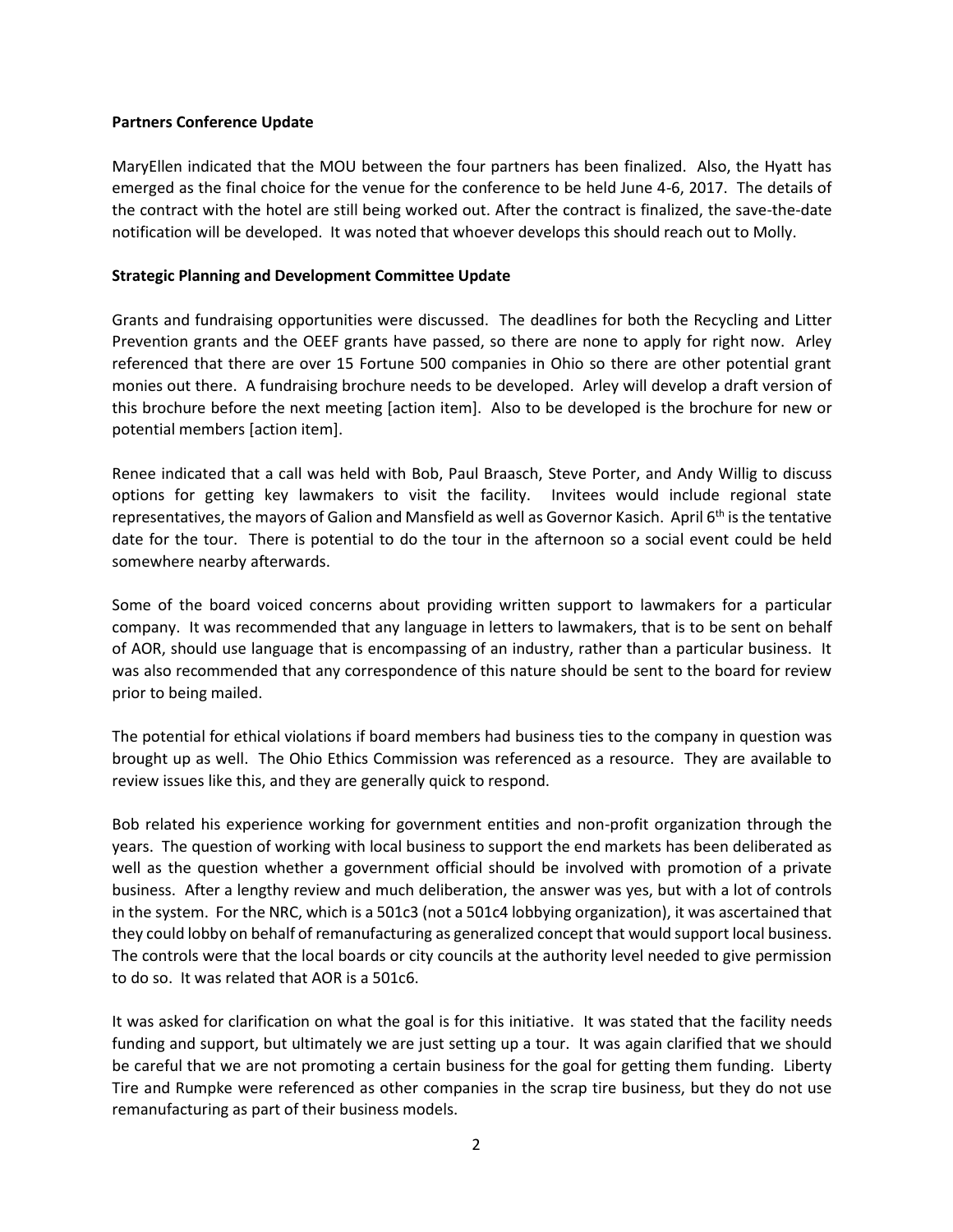A suggestion was made to put a focus on the remanufacturing aspect of the Willig facility, since other scrap tire recyclers only shred their tires. Bob made a motion to support remanufacturing as part of the strategic plan and to utilize the Willig example as a first step toward supporting remanufacturing overall. Louise seconded the motion. Motion was approved on voice vote.

The packets to be sent out to the lawmakers include the coasters and will likely cost over six dollars each to mail. Louise made a motion to pay the postage for the packets and Renee seconded the motion. Motion passed on voice vote. The language on the coaster will be modified to "save our scrap tire industry" rather than "save our scrap tire business". The new coaster design and the letter to be included in the packet will be sent to board for review prior to being mailed.

# **Governance Committee Update**

The need to revise AOR's code of regulations to allow for electronic voting was discussed. Also, there is language referencing meeting held by phone, but there is nothing that discusses a combination of the formats. Arley will draft an updated Code of Regulations for review at the next meeting [action item]. Another consideration is there is no reference to anything relating to Ethics in the Code.

### **Finance Committee**

There was nothing to report outside what was presented in the Treasurer's Report.

# **Communication and Programming Committee**

The committee has done some initial work on mocking up a new version of the webpage on Wix. A basic version of the tabs was presented as well as an outline for the content of the webpage. Molly will email these to the group to review so those not in attendance can review it as well [action item].

A boilerplate that was developed in MailChimp was presented. It will allow our next newsletters to be sent through that mail service. A draft template will be sent to just the board members so we can see what it looks like [action item]. It was noted that we need to set up a singular email for the organization and there was discussion as to who would be notified when an email is received, likely the executive members.

It was related that most recycling organizations struggle to keep up their websites, especially with keeping the content fresh. There was discussion about different companies that have provided services to state recycling organizations.

#### **New Business**

It was related that there is potential to get a specific license plate design for AOR to made available for residents to purchase. Only 200 signatures are required and if a certain amount are sold, then it could potentially be a revenue source in the future.

Bob brought a recently introduced federal bill to the group's attention. The "Zero Waste Development